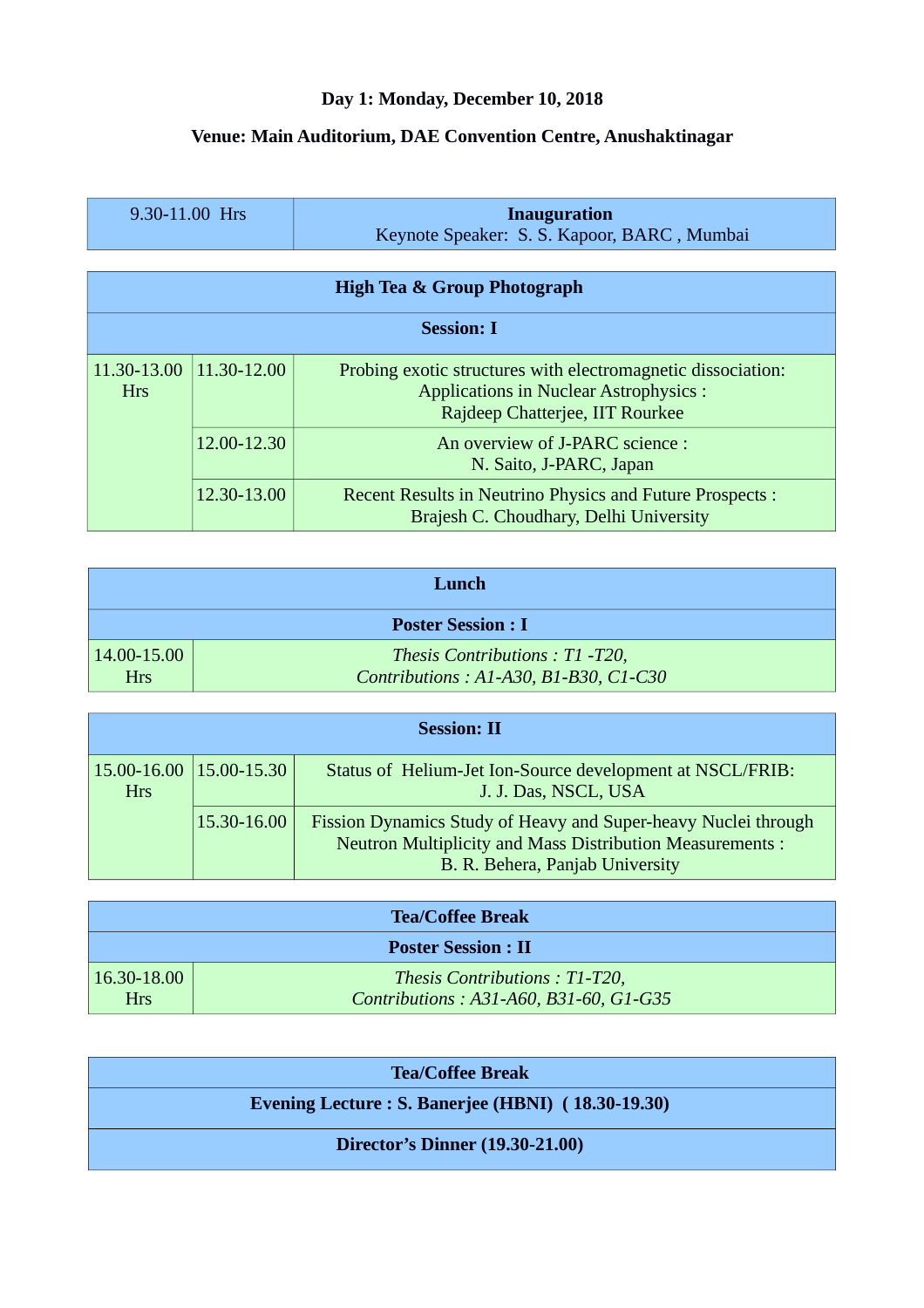## **Day 2: Tuesday, December 11, 2018**

## **Venue: Main Auditorium, DAE Convention Centre, Anushaktinagar**

| <b>Session: III</b>                   |             |                                                                                                                  |
|---------------------------------------|-------------|------------------------------------------------------------------------------------------------------------------|
| 09.30-11.00 09.30-10.00<br><b>Hrs</b> |             | New Horizons at GANIL:<br>A. Navin, GANIL, France                                                                |
|                                       | 10.00-10.30 | Physics Highlights from Digital INGA and Future Developments :<br>R. Palit, TIFR, Mumbai                         |
|                                       | 10.30-11.00 | Insight the nuclear structure from isomer and decay spectroscopy :<br>Radomira Lozeva, CSNSM, IN2P3/CNRS, France |

| <b>Tea/Coffee Break</b>   |             |                                                                                                                  |
|---------------------------|-------------|------------------------------------------------------------------------------------------------------------------|
| <b>Session: IV</b>        |             |                                                                                                                  |
| 11.30-13.00<br><b>Hrs</b> | 11.30-12.00 | Gaseous Detectors for Nuclear and particle physics, Fundamentals and<br>beyond :<br>A. Sharma, CERN, Switzerland |
|                           | 12.00-12.30 | Underwater threats detection with neutrons: the SABAT project :<br>Silarski, Jagiellonian University, Poland     |
|                           | 12.30-13.00 | Towards a nuclear optical clock based on <sup>229</sup> Th :<br>L. von der Wense, LMU, Munchen, Germany          |

| Lunch                         |                                                                          |  |
|-------------------------------|--------------------------------------------------------------------------|--|
| <b>Poster Session: III</b>    |                                                                          |  |
| $14.00 - 15.00$<br><b>Hrs</b> | Thesis Contributions: T1-T20,<br>Contributions: A61-A90, B61-B90, D1-D30 |  |

| <b>Session: V</b> |             |                                                                                                                                |
|-------------------|-------------|--------------------------------------------------------------------------------------------------------------------------------|
| <b>Hrs</b>        |             | 15.00-16.00 15.00-15.30 The Value of Electromagnetic Transition Form Factors of Light Mesons<br>S. Schadmand, IKP, FZ, Germany |
|                   | 15.30-16.00 | Search for the exotic nuclear matter with WASA-at-COSY :<br>P. Moskal, Jagiellonian University, Poland                         |

| <b>Tea/Coffee Break</b>       |                                                                                   |  |
|-------------------------------|-----------------------------------------------------------------------------------|--|
| <b>Poster Session: IV</b>     |                                                                                   |  |
| $16.30 - 18.00$<br><b>Hrs</b> | Thesis Contributions: T1-T20,<br>Contributions: A91-A120, B91-120, F1-F6, G36-G65 |  |
|                               |                                                                                   |  |

| <b>Cultural Program (18.30-19.30)</b> |  |
|---------------------------------------|--|
| <b>Banquet (20.00-22.30)</b>          |  |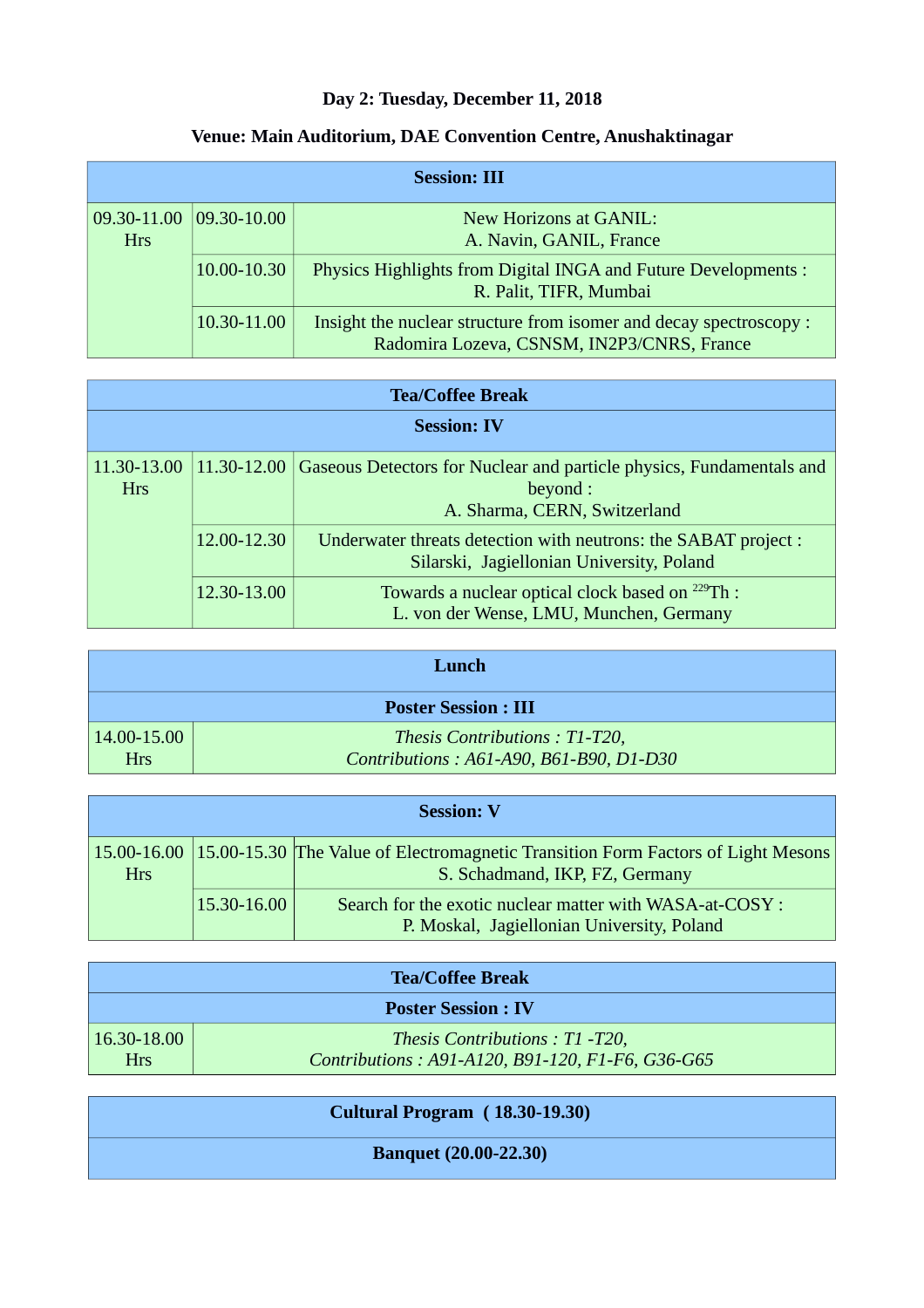## **Day 3: Wednesday, December 12, 2018**

## **Venue: Main Auditorium, DAE Convention Centre, Anushaktinagar**

|                           |                   | <b>Session: VI</b>                                                                                                                                          |
|---------------------------|-------------------|-------------------------------------------------------------------------------------------------------------------------------------------------------------|
| 09.30-11.00<br><b>Hrs</b> | $ 09.30 - 10.00 $ | Digital Pulse Processing and Data Acquisition for Gamma-ray<br>Spectroscopy: Perspectives, Developments and Applications :<br>R. Raut, UGC-DAE CSR, Kolkata |
|                           | 10.00-10.30       | Using Fast Neutrons to Probe the Structure of Candidates for<br><b>Neutrinoless Double-Beta Decay</b><br>S. W. Yates, University of Kentucky, USA           |
|                           | 10.30-11.00       | Non-equilibrium processes in nuclear reactions with heavy ions :<br>Olga V. Fotina, M.V. Lomonosov Moscow State University, Russia                          |

| <b>Tea/Coffee Break</b>   |             |                                                                                                |
|---------------------------|-------------|------------------------------------------------------------------------------------------------|
| <b>Session: VII</b>       |             |                                                                                                |
| 11.30-13.00<br><b>Hrs</b> | 11.30-12.00 | Radiochemical studies on fission dynamics and nuclear decay data :<br>R. Tripathi, BARC Mumbai |
|                           | 12.00-12.30 | Shell effects in the fission of nuclei around Mercury:<br>E. Prasad, CU Kerala                 |
|                           | 12.30-13.00 | Fission reactions involving weakly bound stable projectiles:<br>S. Santra, BARC, Mumbai        |

| T amch                   |                                            |  |
|--------------------------|--------------------------------------------|--|
| <b>Poster Session: V</b> |                                            |  |
| $14.00 - 15.00$          | Thesis Contributions: T1-T20,              |  |
| <b>Hrs</b>               | Contributions: A121-A156, B121-150, E1-E30 |  |

| <b>Session: VIII</b>                          |             |                                                                                                                                  |
|-----------------------------------------------|-------------|----------------------------------------------------------------------------------------------------------------------------------|
| $15.00 - 16.30$ $15.00 - 15.30$<br><b>Hrs</b> |             | Test of CPT symmetry with the KLOE detector :<br>E. Czerwinski, Jagiellonian University, Poland                                  |
|                                               | 15.30-16.00 | Studies of the decay of positronium atoms with the J-PET detector :<br>Sushil K. Sharma, Jagiellonian University, Poland         |
|                                               |             | 16.00-16.30 Particle production in ultra-relativistic heavy-ion collisions at the LHC<br>Enrico Fragiacomo, INFN, Trieste, Italy |

| <b>Tea/Coffee Break</b> |                                                   |  |
|-------------------------|---------------------------------------------------|--|
|                         | <b>Poster Session : VI</b>                        |  |
| $17.00 - 18.30$         | Thesis Contributions: T1-T20,                     |  |
| <b>Hrs</b>              | Contributions: B150-189, D31-D48, E31-51, G66-G93 |  |

**Dinner ( 19.30-21.00)**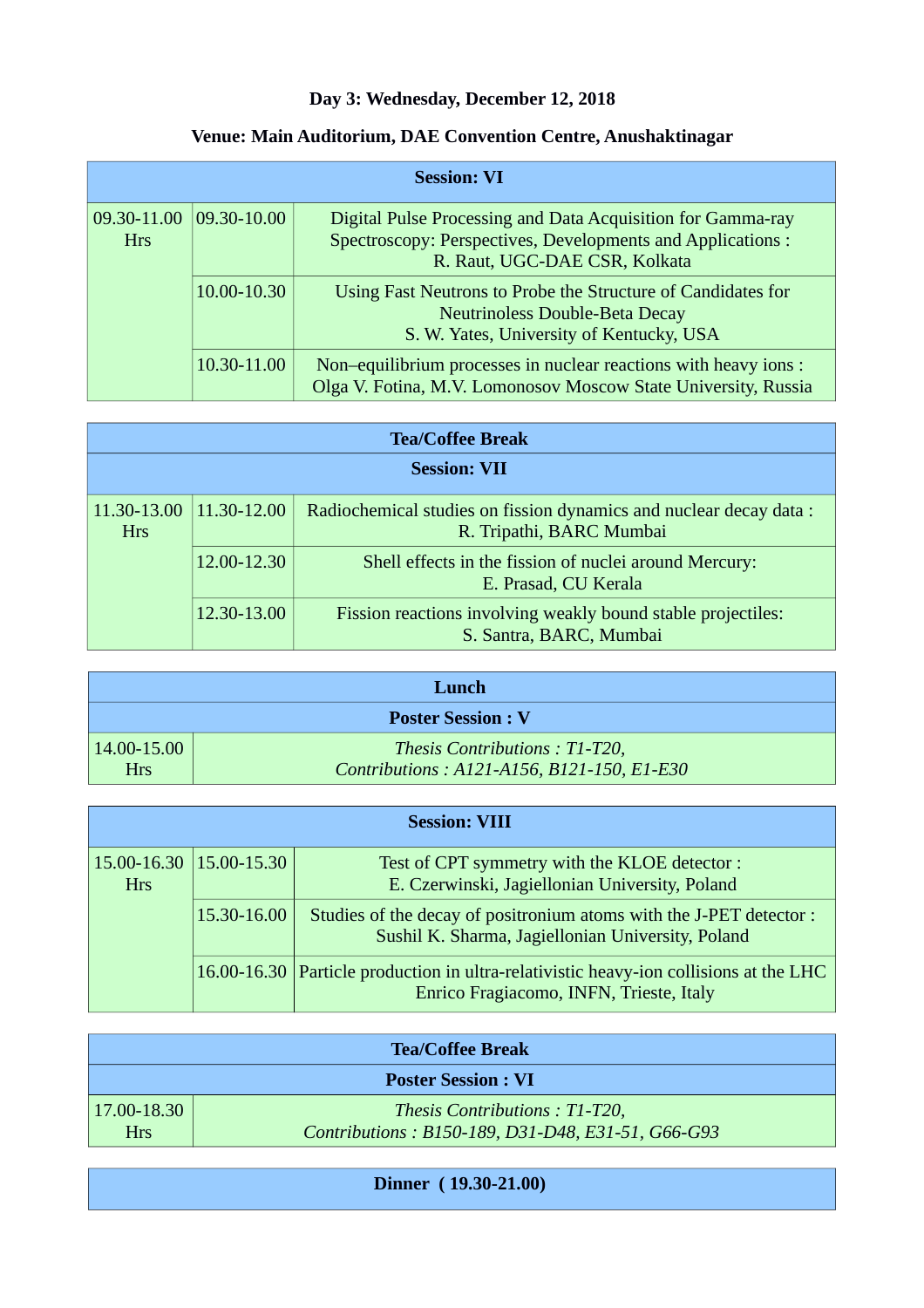# **Day 4: Thursday, December 13, 2018**

## **Venue: Main Auditorium, TIFR, Colaba**

| <b>Tea</b>                |             |                                                                                                                                                 |
|---------------------------|-------------|-------------------------------------------------------------------------------------------------------------------------------------------------|
| <b>Session: IX</b>        |             |                                                                                                                                                 |
| 10.30-12.30<br><b>Hrs</b> | 10.30-11.00 | Recent progress of experimental nuclear physics facilities and research<br>at VECC:<br>Amitava Roy, VECC, Kolkata                               |
|                           | 11.00-11.30 | Facilities for Nuclear Physics Research at Mumbai:<br>B. K. Nayak, BARC, Mumbai                                                                 |
|                           | 11.30-12.00 | Hybrid Recoil mass Analyzer (HYRA) at IUAC, New Delhi: the path<br>traveled so far and the way ahead:<br>N. Madhavan, IUAC, New Delhi           |
|                           | 12.00-12.30 | FRENA – A low energy, high current accelerator facility for research<br>in Nuclear Astrophysics at SINP, Kolkata:<br>Subinit Roy, SINP, Kolkata |

| Lunch |  |  |
|-------|--|--|
|       |  |  |
|       |  |  |

**Tea/Coffee**